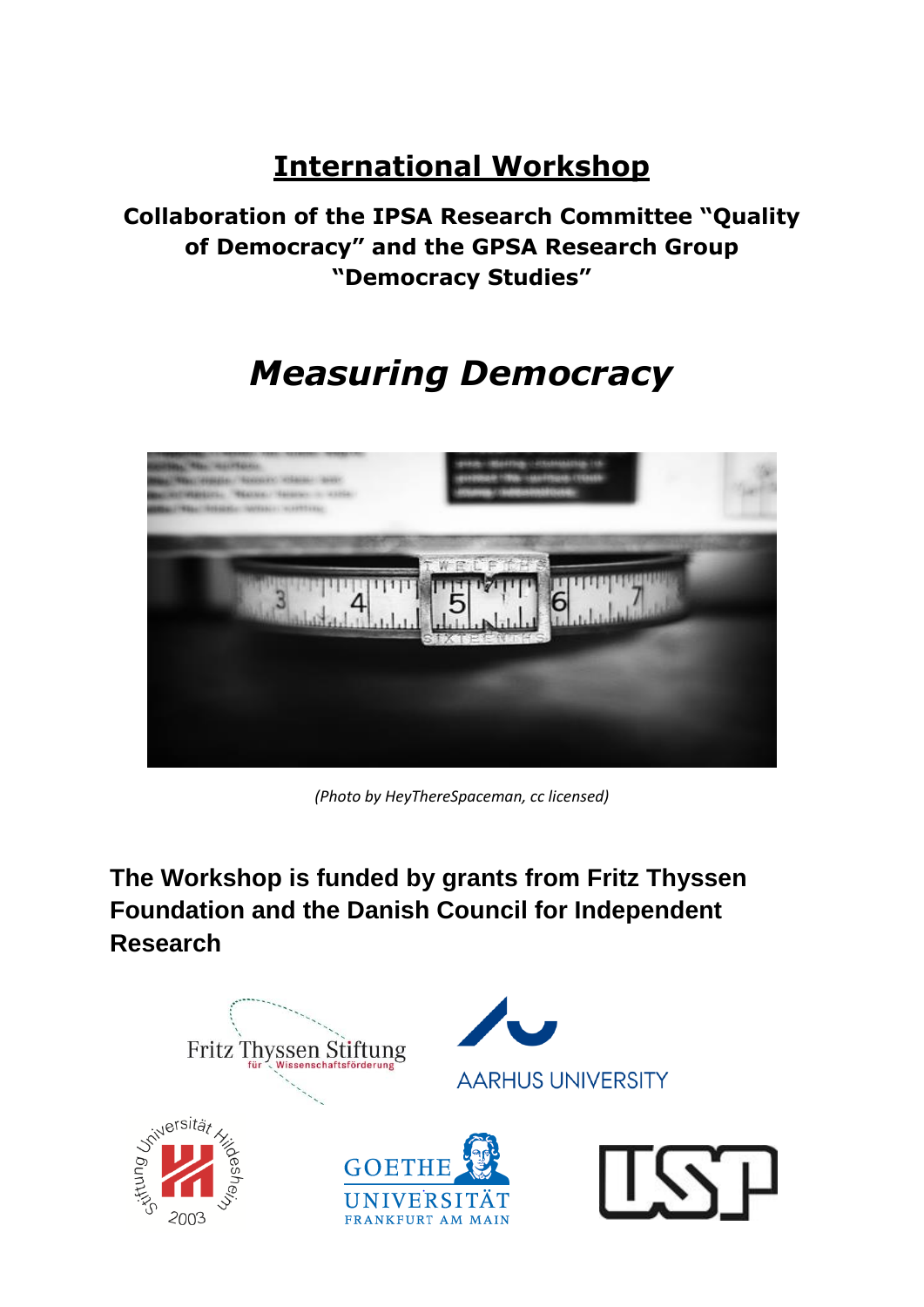### **Program**

| <b>Sunday</b>                 |                                                                                                                                                                                                                                                       |
|-------------------------------|-------------------------------------------------------------------------------------------------------------------------------------------------------------------------------------------------------------------------------------------------------|
| September 29                  |                                                                                                                                                                                                                                                       |
|                               | Arrival of the participants                                                                                                                                                                                                                           |
|                               |                                                                                                                                                                                                                                                       |
| 18.00-18.30                   | <b>Welcome and introduction</b><br>Marianne Kneuer, Chair Research Group "Democracy Studies", GPSA;<br>Vice-Chair Research Committee 34 "Quality of Democracy", IPSA,<br>University of Hildesheim, Germany                                            |
|                               | José Alvaro Moisés, Chair Research Committee 34 "Quality of<br>Democracy", IPSA, University of Sao Paulo, Brazil                                                                                                                                      |
|                               | Brigitte Geißel, Host, University Frankfurt/Main, Germany                                                                                                                                                                                             |
| 18.30-19.45                   | <b>Key note</b><br>Gerardo Munck<br>University of Southern California, USA<br>Concepts of democracy as a basis<br>for measuring democracy                                                                                                             |
| 20.00                         | <b>Dinner</b>                                                                                                                                                                                                                                         |
| <b>Monday</b><br>September 30 |                                                                                                                                                                                                                                                       |
| $9.00 - 11.00$                | <b>Session 1: Quantitative Approaches:</b><br>Indices - new approaches<br>Chair: Marianne Kneuer, University of Hildesheim                                                                                                                            |
|                               | Wolfgang Merkel, Wissenschaftszentrum Berlin/Humboldt University,<br>Berlin, Germany<br>Democracy Barometer (NCCR)<br>Svend-Erik Skaaning, University of Aarhus, Denmark and<br>Staffan Lindberg, University of Florida, USA<br>Varietes of Democracy |
|                               | Discussant: Jorgen Moeller, University of Aarhus                                                                                                                                                                                                      |
| 11.00-11.30                   | <b>Coffee break</b>                                                                                                                                                                                                                                   |
| 11.30-12.30                   | <b>Session 1 continued: Quantitative Approaches: Indices</b><br>Chair: António Costa Pinto, University of Lisbon                                                                                                                                      |
|                               | Martin Brusis, University of München (LMU), Germany<br>Sustainable Governance Index                                                                                                                                                                   |
|                               | Discussant: Dieter Fuchs, University of Stuttgart                                                                                                                                                                                                     |
| 12.30-14.00                   | <b>Lunch break</b>                                                                                                                                                                                                                                    |
|                               | <b>Session 2: Quantitative Approaches:</b><br><b>Surveys, subnational level</b><br>Chair: António Costa Pinto, University of Lisbon                                                                                                                   |
| 14.00-16.00                   | Marta Lagos, Latinobarómetro, Corporación Latinobarometro, Providencia,<br>Chile<br>Latinobarómetro<br>Jorge Arias, Polilat, Buenos Aires, Argentine<br>Measuring the subnational level                                                               |
|                               | Discussant: Hans-Joachim Lauth, University of Würzburg                                                                                                                                                                                                |
| 16.00-16.30                   | <b>Coffee break</b>                                                                                                                                                                                                                                   |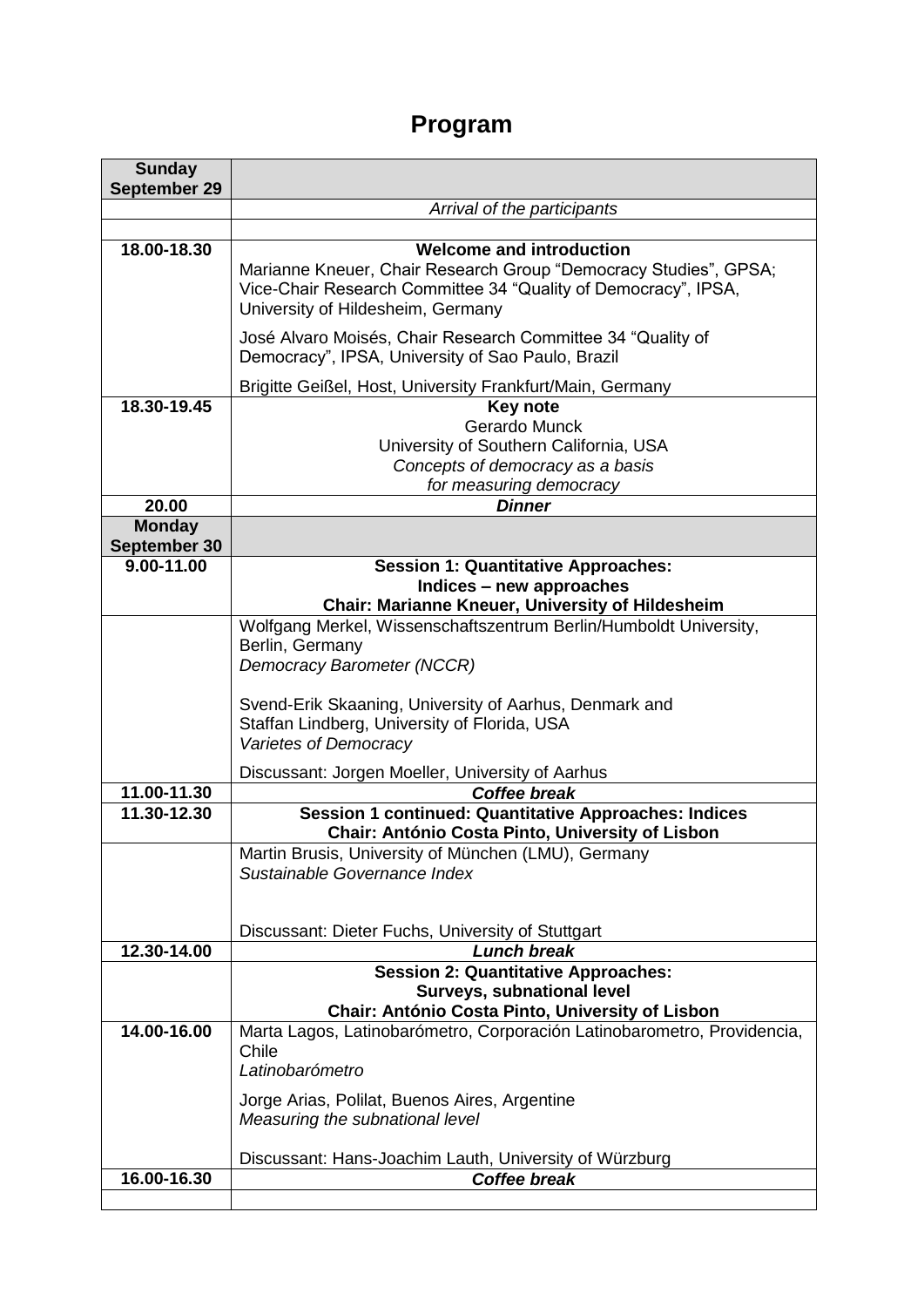| 16.30-18.30                 | Session 3: Mixing qualitative and quantitative approaches<br>Chair: Daniela Piana, Bologna                                                    |
|-----------------------------|-----------------------------------------------------------------------------------------------------------------------------------------------|
|                             | Leonardo Morlino, University of Rome, Italy<br>Mixing quantitative and qualitative analyses: What qualities of democracy<br>in Latin America? |
|                             | Michael Stoiber, FernUniversität Hagen, Germany<br>A contextualized measurement of democratic quality                                         |
|                             | Discussant: Thomas Richter, GIGA Hamburg                                                                                                      |
| 19.30                       | <b>Dinner</b>                                                                                                                                 |
| <b>Tuesday</b><br>October 1 |                                                                                                                                               |
| 9.00-11.00                  | <b>Session 4: Qualitative Approaches</b><br>Chair: Brigitte Geißel, Frankfurt/Main                                                            |
|                             | Keboitse Machangana, International Institute for Democracy and<br>Electoral Assistance - Stockholm, Sweden<br>State of Democracy Index        |
|                             | Hans-Joachim Lauth, Universität Würzburg, Germany<br>The Matrix of Democracy - One Proposal and several critical Reflections                  |
|                             | Discussant: Daniela Piana, University of Bologna                                                                                              |
| 11.00-11.30                 | <b>Coffee break</b>                                                                                                                           |
| 11.30-13.30                 | Session 5: Looking at the output                                                                                                              |
|                             | Chair: Hans-Joachim Lauth, Würzburg                                                                                                           |
|                             | David F. J. Campbell, Klagenfurt, Austria<br>Sustainable development                                                                          |
|                             | Anja Mihr, University of Utrecht, Netherlands<br><b>Transitional Justice</b>                                                                  |
|                             | Discussant: Britta Weiffen, University of Konstanz                                                                                            |
| 13.30-14.30                 | <b>Lunch break</b>                                                                                                                            |
| 14.30-17.00                 | Session 6: Looking at citizens and participation<br>Chair: Marianne Kneuer, Hildesheim                                                        |
|                             | Brigitte Geißel, Frankfurt/Main, Germany and                                                                                                  |
|                             | Quinton Mayne, Harvard, USA<br>Looking at the citizen $-$ a qualitative approach                                                              |
|                             |                                                                                                                                               |
|                             | Dieter Fuchs, University of Stuttgart, Germany<br>Looking at the citizen $-$ a quantitative approach                                          |
|                             | André Bächtiger, University of Lucerne, Switzerland<br><b>Measuring deliberation</b>                                                          |
|                             | Discussant: Claudia Wiesner, University of Jyväskylä/University of Marburg                                                                    |
| 17.00-17.30                 | <b>Coffee break</b>                                                                                                                           |
|                             |                                                                                                                                               |
| 17.30-18.30                 | <b>Roundtable and Concluding Remarks</b>                                                                                                      |
| 18.30                       | <b>End of the Workshop</b>                                                                                                                    |